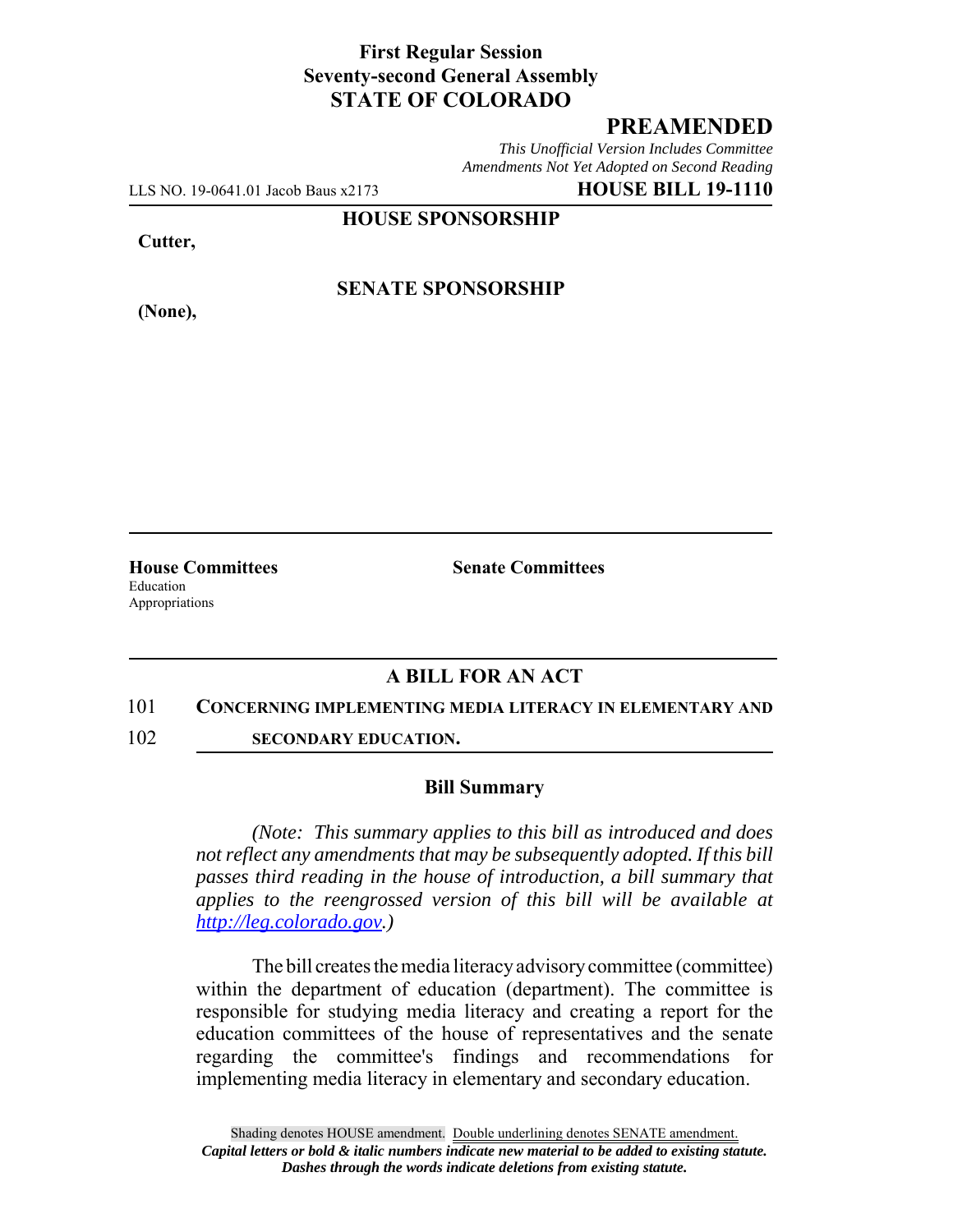The bill requires the department to implement media literacy in elementary and secondary education standards based upon the committee's report.

 *Be it enacted by the General Assembly of the State of Colorado:* **SECTION 1.** In Colorado Revised Statutes, **add** 22-2-145 as follows: **22-2-145. Media literacy - committee - report - strategic plan - definition - repeal.** (1) FOR PURPOSES OF THIS SECTION, UNLESS THE CONTEXT OTHERWISE REQUIRES, "MEDIA LITERACY" MEANS THE: (a) ABILITY TO ACCESS, ANALYZE, EVALUATE, CREATE, AND ACT THROUGH THE VARIOUS FORMS OF MEDIA; (b) ABILITY TO ANALYZE THE RELIABILITY OF INFORMATION, CLAIMS, AND SOURCES PRESENTED IN THE VARIOUS FORMS OF MEDIA; AND (c) PRACTICE OF DIGITAL CITIZENSHIP, INCLUDING NORMS OF APPROPRIATE AND RESPONSIBLE BEHAVIOR AND DISCOURSE WHEN ENGAGING WITH MEDIA, AND THE PREVENTION OF CYBERBULLYING. (2) THERE IS CREATED IN THE DEPARTMENT OF EDUCATION THE MEDIA LITERACY ADVISORY COMMITTEE, REFERRED TO IN THIS SECTION AS THE "COMMITTEE".THE COMMITTEE SHALL CREATE A REPORT CONTAINING RECOMMENDATIONS AND BEST PRACTICES FOR IMPLEMENTING MEDIA LITERACY INTO ELEMENTARY AND SECONDARY EDUCATION. (a) THE COMMISSIONER OF EDUCATION SHALL APPOINT THE FOLLOWING MEMBERS TO SERVE ON THE COMMITTEE: (I) ONE MEMBER WHO IS AN ACADEMIC EXPERT IN MEDIA LITERACY; **(II) ONE MEMBER WHO IS A TEACHER IN A RURAL SCHOOL DISTRICT** OR A SMALL RURAL SCHOOL DISTRICT, AS DEFINED IN SECTION 22-7-1211

-2- 1110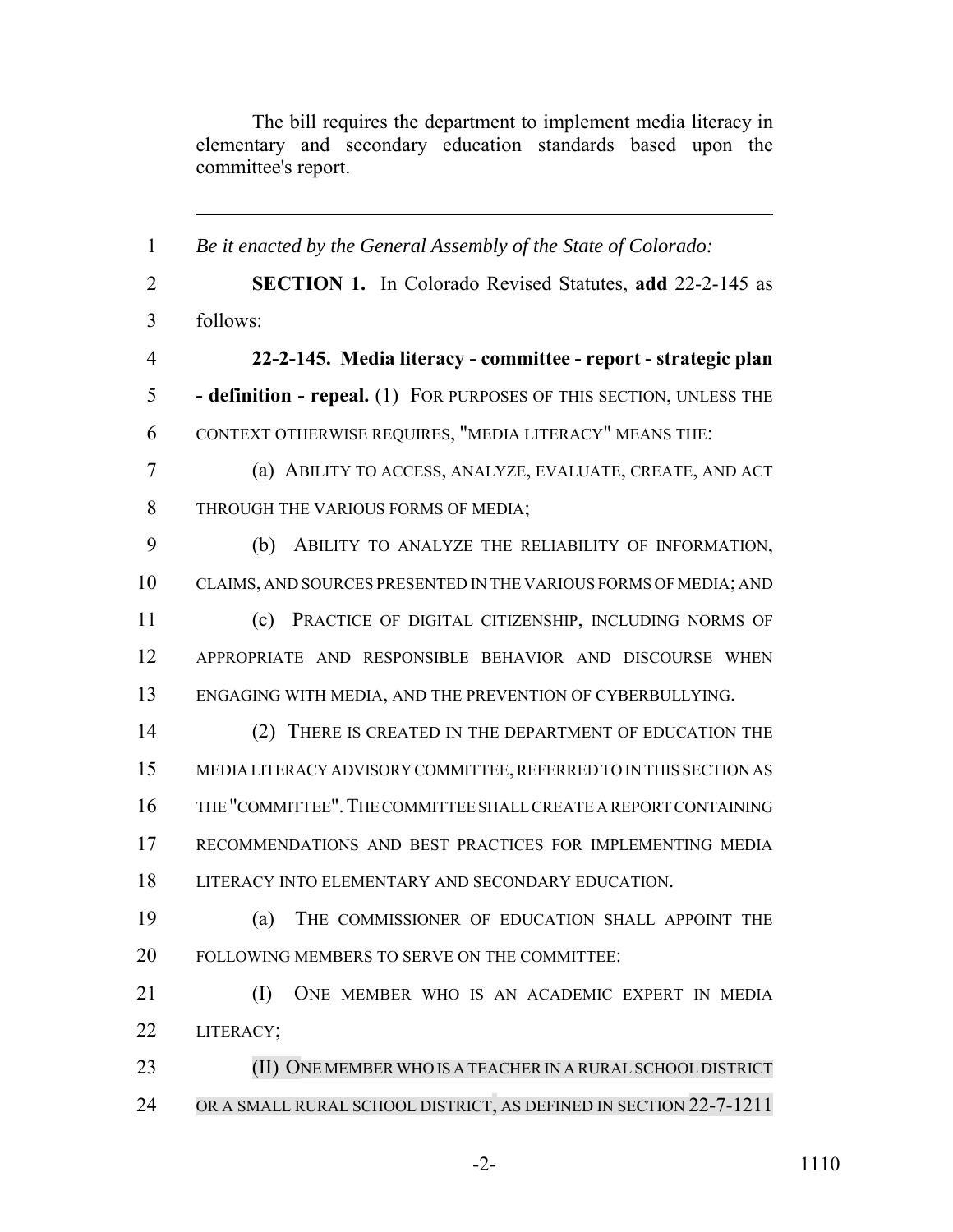(4), AND HOLDS AN INITIAL OR PROFESSIONAL TEACHER'S LICENSE PURSUANT TO ARTICLE 60.5 OF TITLE 22;

 (III) ONE MEMBER WHO IS A TEACHER IN A SCHOOL DISTRICT THAT IS NOT A RURAL SCHOOL DISTRICT OR A SMALL RURAL SCHOOL DISTRICT, AS DEFINED IN SECTION 22-7-1211 (4), AND HOLDS AN INITIAL OR PROFESSIONAL TEACHER'S LICENSE PURSUANT TO ARTICLE 60.5 OF TITLE 22;

 (IV) ONE MEMBER WHO IS A LIBRARIAN AND IS A MEMBER OF A PROFESSIONAL ASSOCIATION OF LIBRARIANS;

 (V) ONE MEMBER WHO IS A SCHOOL ADMINISTRATOR IN A RURAL 11 SCHOOL DISTRICT OR A SMALL RURAL SCHOOL DISTRICT, AS DEFINED IN 12 SECTION 22-7-1211 (4), AND IS A MEMBER OF A PROFESSIONAL ASSOCIATION OF SCHOOL ADMINISTRATORS;

 (VI) ONE MEMBERWHO IS A SCHOOL ADMINISTRATOR IN A SCHOOL DISTRICT THAT IS NOT A RURAL SCHOOL DISTRICT OR A SMALL SCHOOL

- 16 DISTRICT, AS DEFINED IN SECTION 22-7-1211 (4), AND IS A MEMBER OF A
- PROFESSIONAL ASSOCIATION OF SCHOOL ADMINISTRATORS;

 (VII) ONE MEMBER WHO IS A PARENT OR LEGAL GUARDIAN OF A STUDENT WHO ATTENDS A PUBLIC SCHOOL AND IS A MEMBER OF A PARENT ORGANIZATION;

 (VIII) ONE MEMBER WHO IS A STUDENT IN A RURAL SCHOOL DISTRICT OR A SMALL RURAL SCHOOL DISTRICT, AS DEFINED IN SECTION 22-7-1211 (4); AND

**(IX) ONE MEMBER WHO IS A STUDENT IN A SCHOOL DISTRICT THAT**  IS NOT A RURAL SCHOOL DISTRICT OR A SMALL SCHOOL DISTRICT, AS DEFINED IN SECTION 22-7-1211 (4).

27 (b) THE GOVERNOR SHALL APPOINT THE FOLLOWING MEMBERS TO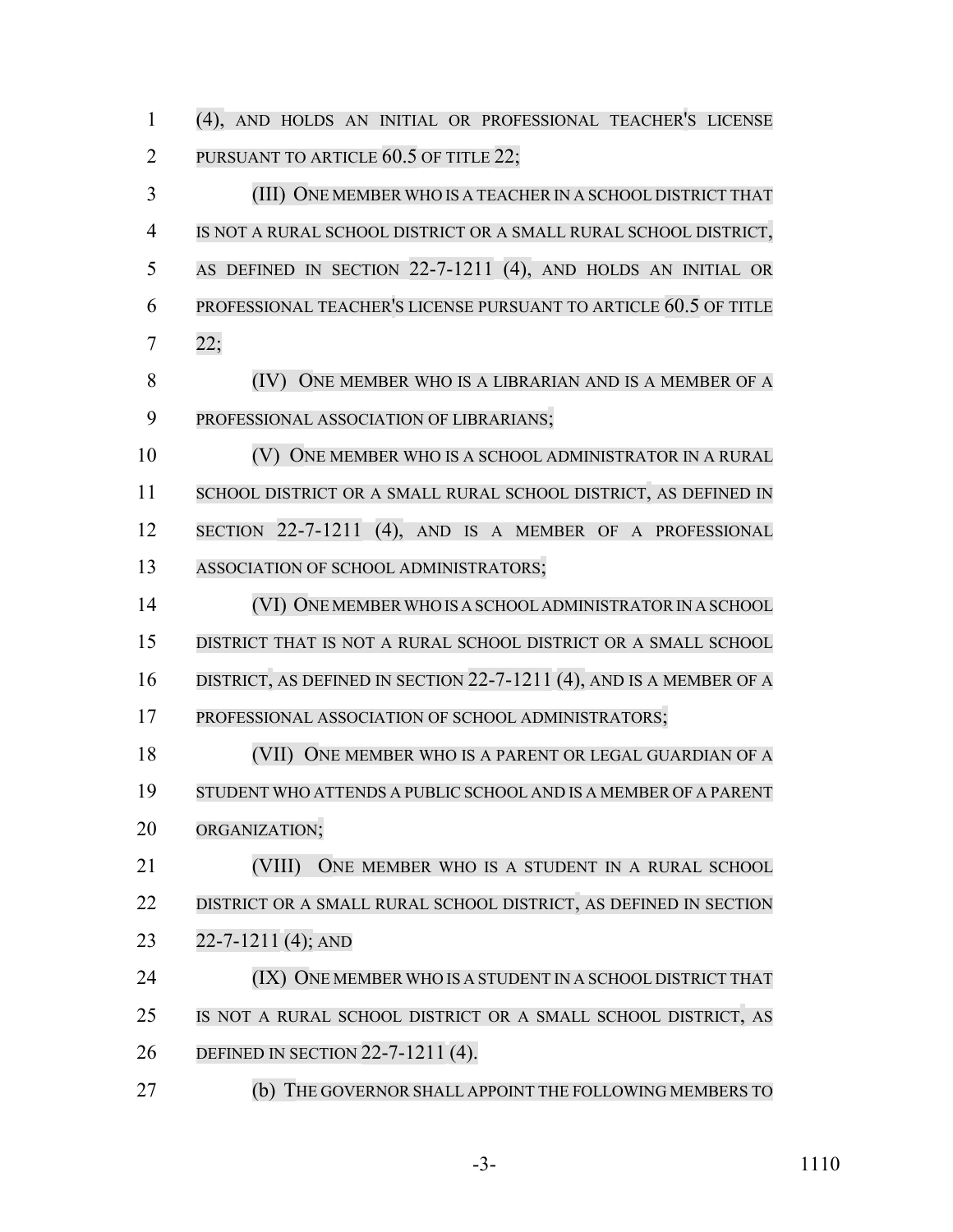SERVE ON THE COMMITTEE: **(I) ONE MEMBER WHO REPRESENTS A NONPROFIT ORGANIZATION**  SPECIALIZING IN MEDIA LITERACY; (II) ONE MEMBER WHO REPRESENTS A NONPROFIT ORGANIZATION SPECIALIZING IN JOURNALISM; (III) ONEMEMBERWHOIS A PROFESSIONAL PRINT JOURNALIST AND IS A MEMBER OF A PROFESSIONAL ASSOCIATION OF JOURNALISTS; AND (IV) ONE MEMBER WHO IS A PROFESSIONAL BROADCAST JOURNALIST AND IS A MEMBER OF A PROFESSIONAL ASSOCIATION OF BROADCASTERS. (c) THE COMMISSIONER OF EDUCATION ANDTHE GOVERNOR SHALL 12 MAKE THE APPOINTMENTS TO THE COMMITTEE NO LATER THAN JULY 15, 2019, AND THE COMMITTEE SHALL CONVENE NO LATER THAN SEPTEMBER 1, 2019. (3) THE REPORT CREATED IN SUBSECTION (2) OF THIS SECTION MUST INCLUDE, BUT IS NOT LIMITED TO: (a) RECOMMENDED REVISIONS TO STATE EDUCATION STANDARDS FOR READING, WRITING, AND CIVICS, PURSUANT TO SECTION 22-7-1005 (2)(a), TO IMPLEMENT MEDIA LITERACY IN ELEMENTARY AND SECONDARY EDUCATION; (b) BEST PRACTICES AND MODELS FOR INSTRUCTION IN MEDIA LITERACY; (c) RECOMMENDED MATERIALS AND RESOURCES FOR TEACHERS TO ADOPT FOR MEDIA LITERACY INSTRUCTION; (d) RECOMMENDED LEGISLATION OR RULES TO IMPLEMENT MEDIA LITERACY IN ELEMENTARY AND SECONDARY EDUCATION; (e) BEST PRACTICES FOR SCHOOL DISTRICTS TO DEVELOP POLICIES

-4- 1110